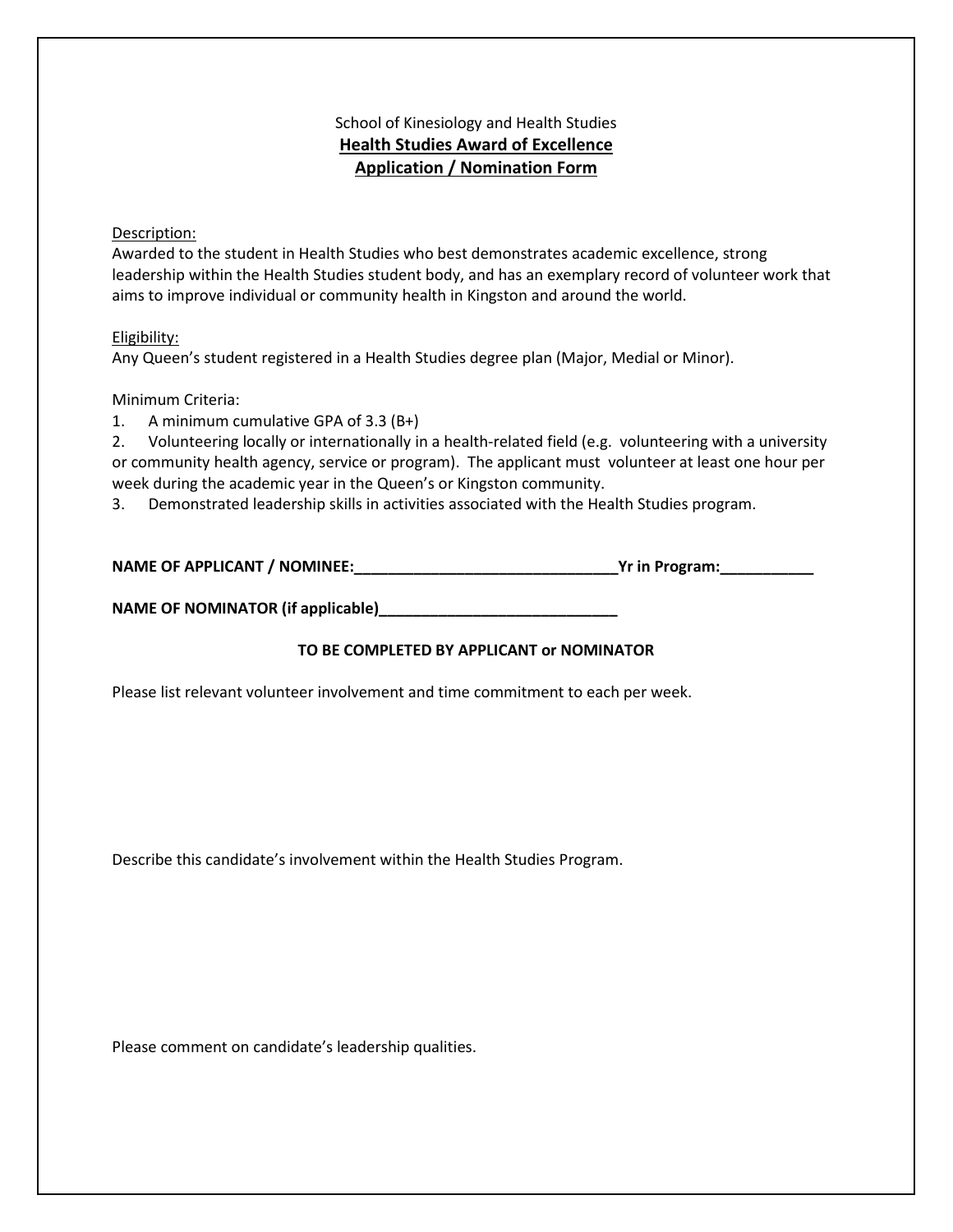Why is this candidate deserving of this award? What sets this individual apart from others?

Other relevant comments (e.g., please provide any relevant context for assessing the candidate's level of volunteer contributions based on other time commitments):